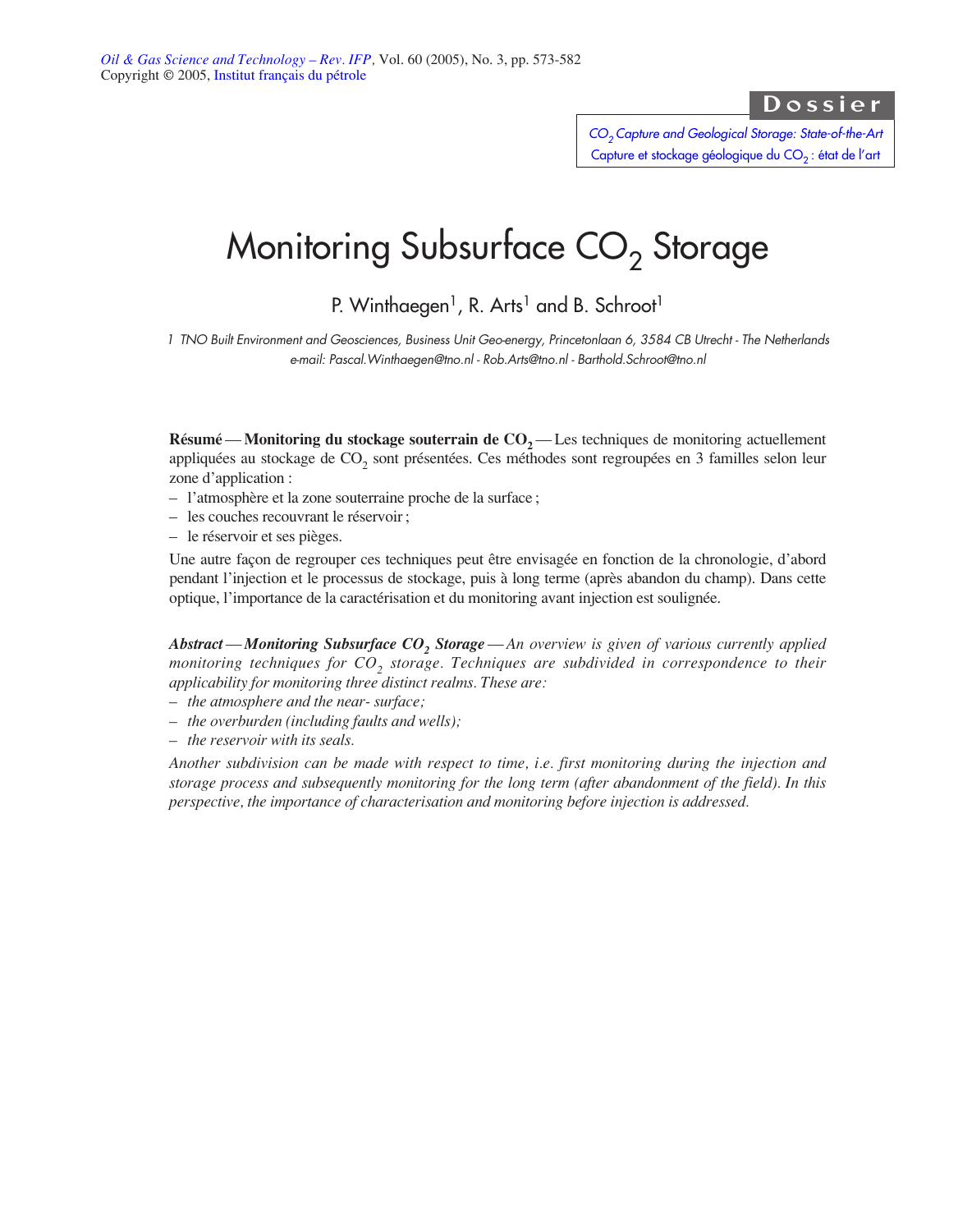# **INTRODUCTION**

One of the measures to reduce the emission of  $CO<sub>2</sub>$  into the atmosphere is to store  $CO_2$  in the subsurface.  $CO_2$  will be injected into subsurface structures, from which it is assumed that no leakage to the surface will take place. The CO<sub>2</sub> involved might be captured from industrial activities, such as the combustion of fossil fuels. In addition to industrial  $CO<sub>2</sub>$  also natural  $CO<sub>2</sub>$  is being injected. Both in offshore Norway and in offshore the Netherlands natural gas is being produced which has a high  $CO<sub>2</sub>$  content. During production the  $CO<sub>2</sub>$  is separated on the platform and re-injected into respectively an aquifer in the Norwegian case (the Sleipner gas field) and back into the gas reservoir in the Dutch case (the K12-B gas field) instead of venting the  $CO<sub>2</sub>$  into the atmosphere. Recently, experience in monitoring  $CO<sub>2</sub>$  in the subsurface has been gained by considering natural pure  $CO<sub>2</sub>$  accumulations. In the United States there are examples of natural  $CO<sub>2</sub>$  reservoirs with a  $98\%$  CO<sub>2</sub> concentration in the greater Colorado Plateau and the Southern Rocky Mountains region (Allis *et al.*, 2004). In Europe naturally occurring CO<sub>2</sub> was studied in the scope of the recently completed EC-supported NASCENT project (http://www.bgs.ac.uk/nascent/).

Natural  $CO<sub>2</sub>$  can be the result of degassing of basaltic magmas or metamorphism or it can be dissolved in the subsurface from natural hydrocarbons.

Instead of injecting  $CO<sub>2</sub>$  only for the purpose of disposing, it can also be injected (primarily) because of its beneficial effects on oil or gas production. For instance, in the case of enhanced oil recovery (EOR)  $CO<sub>2</sub>$  can be used to release the oil from the porous rock and cause the oil to better flow to the producing wells. The Weyburn project in Canada has demonstrated how monitoring techniques can be applied in case of an onshore EOR project (Petroleum Technology Research Centre, 2004).

Depending on the lithology of the target formation in which it is injected and the quality of the seal,  $CO<sub>2</sub>$  might be present for thousands of years (Zhou *et al.*, 2004). However due to its buoyancy effect some depletion may take place. When CO<sub>2</sub> comes into contact with groundwater the water becomes more acid.  $CO<sub>2</sub>$  is not toxic, but in large accumulations it may be suffocating, especially in low situated areas where the  $CO<sub>2</sub>$  gathers like a pond. Also, as a result of pressure changes in the subsurface related to injection local seismicity may occur.

Here, monitoring aspects, related to subsurface storage of  $CO<sub>2</sub>$ , are discussed that aim at both verifying the injected amounts of  $CO<sub>2</sub>$  and at detecting possible leakage at an early stage. Regardless of the specific objective, the applicability of a monitoring technique in general depends on geology and surface conditions.

# **1 NEED FOR CO<sub>2</sub> MONITORING**

Monitoring subsurface storage of  $CO<sub>2</sub>$  is being done for the following reasons:

- Health and safety reasons. It is important that after injection and storage of  $CO<sub>2</sub>$  it can be ensured that (human) health and the environment are not jeopardised. Monitoring must demonstrate the integrity of the geological seal. Preferential pathways for the upward migration of  $CO<sub>2</sub>$  to the surface such as faults and boreholes must be monitored. An early indication for leakage of  $CO<sub>2</sub>$  to the groundwater or to the atmosphere gives the possibility to take measures.
- Mass balance verification. The total injected volume  $CO<sub>2</sub>$ needs to be monitored to verify that it is stored in a controlled way and into the correct target formations. Monitoring is applied to verify that the intended injection plans are met according to permissions and legislation and that the numbers used for emission quota and carbon credits (Kyoto protocol) are correct. The stored  $CO<sub>2</sub>$ should equal the injected amount of  $CO<sub>2</sub>$  (mass balance).
- To improve the understanding of behaviour and future state of the injected  $CO<sub>2</sub>$  within the reservoir. If properly monitored, this will allow for improved knowledge about the subsurface. Models can be updated so that future behaviour can be more correctly predicted.
- Development of techniques and methodologies regarding subsurface storage of  $CO<sub>2</sub>$  and possible other future gasses to be injected.

For all of these arguments monitoring is important during the injection and storage phase of the project and considerable amounts of time and money should be spent to monitor the reservoir, the overburden, wells, injection facilities, the surface and the atmosphere.

In addition, because of the first argument on health and safety, monitoring is also important at a larger time-scale, after abandonment of the field by the field operator (*i.e.* after completing the storage process). Considering the lifetime of the injected CO<sub>2</sub>, depending on the degree of bounding and depending on the sealing capacities of respectively the reservoir and the overburden, continuous monitoring or timelapse measurements at strategic places can be used. These should preferably be simple, durable and not too time consuming and applicable over a long period of time. Because of the long lifetime, it is questionable whether it is realistic that monitoring is applied as long as free  $CO<sub>2</sub>$  gas is present within the reservoir. This underlines the importance that the reservoir and its seal are fully understood and that future behaviour can be well predicted before leaving the site successfully.

A side effect of injecting  $CO<sub>2</sub>$  into the subsurface may be ground movements resulting from geomechanical changes. Injection of gasses may change the stress in the reservoir and in adjacent formations. Changes in stress might cause small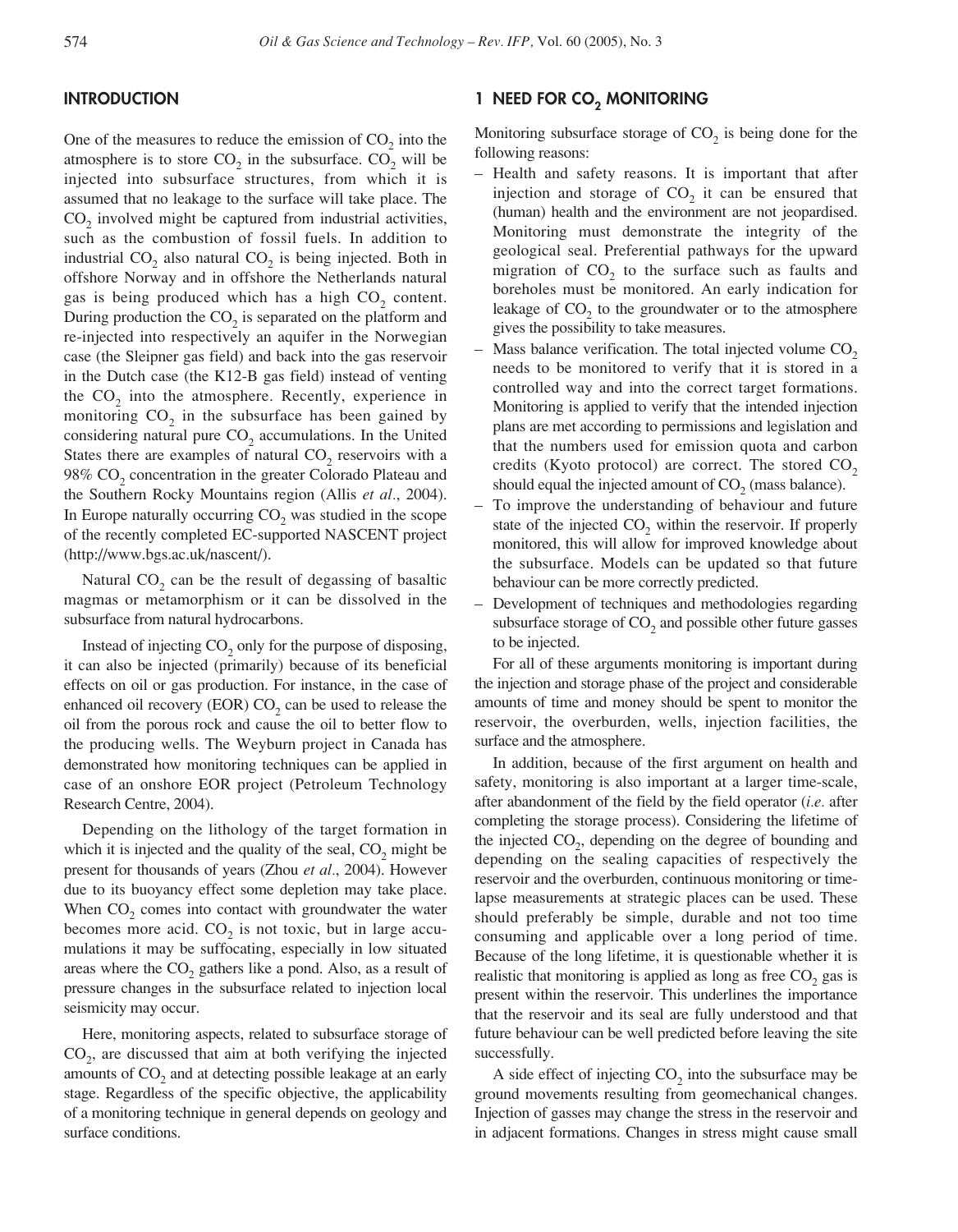earthquakes. Uplift of the surface, earthquakes and subsidence due to lateral migration of the injected  $CO<sub>2</sub>$  may have undesirable effects, depending on the local circumstances. Subsidence and earthquakes are known to occur during gas production (*e.g.* in the northern part of the Netherlands). Hence, monitoring possible ground movement is required.

Additional monitoring might be required in case of more extensive use of the subsurface. The injected  $CO<sub>2</sub>$  should not harm exploration and exploitation of other accumulations of water, hydrocarbons, other minerals, ores and geothermal energy. Monitoring will then not only be focused at the  $CO<sub>2</sub>$ reservoir, but also at the other exploitation activity. Due to extra activity near the storage location the intensity of monitoring can be increased.

In addition to monitoring the injection and storage of  $CO<sub>2</sub>$ , the injected  $CO<sub>2</sub>$  needs to be characterised. This will not only facilitate monitoring the  $CO<sub>2</sub>$ , but also the interpretation of the monitoring data. For example, the injected  $CO<sub>2</sub>$  should be distinguished from other (natural)  $CO<sub>2</sub>$  sources. This already indicates that monitoring (monitoring  $CO<sub>2</sub>$  directly and the (subsurface) should start before injection, in order to obtain a baseline (or reference) measurement. Measurements acquired during and after injection can then be compared to this reference measurement.

# **2 PLANNING CO<sub>2</sub> MONITORING**

In addition to the monitoring of the behaviour of the injected  $CO<sub>2</sub>$  in the reservoir itself, the monitoring should also be focused on seal integrity and, as a consequence, on leakage to other geological formations and the surface and atmosphere. Features, events and processes (FEP analysis) have been described that may affect the future integrity of the seal (*e.g.* Espie, 2004; Maul *et al.*, 2004; Wildenborg *et al.*, 2004). Some examples of relevant identified FEP's are (Arts and Winthaegen, 2005):

- formation damage due to drilling of a well;
- operational failure of a well;
- casing or cementation defects due to improper design or construction;
- $-$  fracturing or fault activation due to increased  $CO<sub>2</sub>$  pressure;
- dissolution or dehydration of the seal due to the presence of  $CO<sub>2</sub>$ ;
- unrecognised features in the seal like faults, joints or fractures;
- corrosion of casing due to  $CO<sub>2</sub>$ ;
- deterioration of cement plug after abandonment due to  $CO_{2}$ .

Potential leakage can occur either through seal failure (including lack of seal) or through well failure (including leakage along the bore hole). Hence, the choice of the monitoring technique depends on the geological target formation, on the site situation including infrastructure,  $CO<sub>2</sub>$ injection programme, duration of the project, and on the objective, *i.e.* focus of the monitoring.

It is important to have an early warning (or early detection) system which can detect low concentrations. The earlier possible leakages or migration pathways are detected, the easier it will be to take mitigating actions (for example reproduction of the  $CO<sub>2</sub>$  or re-plugging abandoned wells).

### **2.1 Geological Target Formation**

The main requirement for geological  $CO<sub>2</sub>$  storage is the presence of a suitable reservoir rock with sufficient storage capacity and an overlying sealing formation to prevent leakage to other formations and to the surface. Any possible features affecting the sealing integrity of the cap-rock formations should be identified, *e.g.* faults and fractures, and must be avoided as much as possible while planning a storage project. Furthermore a good characterisation of the target formation (reservoir and seal) and of its properties is of crucial importance.

In case of geophysical monitoring, the changes in physical parameters induced by the  $CO<sub>2</sub>$  must be above the detection threshold with sufficient resolution. When monitoring of the reservoir is applied from the surface (*e.g.* 4D seismics), the physical parameters of the overburden play an important role. Accurate monitoring will be much more difficult in case of a geologically complex structure. In case other pore fluids or gases are present, the monitoring method should be able to distinguish the injected  $CO<sub>2</sub>$  from the original pore fluid or gas.

In case of geochemical monitoring, it is important to know if the chemical signature of the injected  $CO<sub>2</sub>$  can be distinguished from that of naturally occurring  $CO<sub>2</sub>$  in the shallow subsurface, or from other, deeper gasses and fluids present.

Since the applied monitoring techniques to a certain extent depend on the storage formation (reservoir and seal), the main options are summarised below highlighting specific monitoring aspects:

– Producing or nearly depleted oil and gas reservoirs. Produced hydrocarbons or infill water will (partly) be replaced by  $CO<sub>2</sub>$ . In general, it is assumed that the hydrocarbon seal is also a good seal for  $CO<sub>2</sub>$  and has already demonstrated its integrity over geological times. Much information about the static and dynamic properties of the reservoir and data is already available because of the long production history. Calibrated reservoir models are available and can be used to predict the  $CO<sub>2</sub>$  migration in the reservoir. A number of existing wells can be made available for monitoring. Older abandoned wells require specific monitoring attention as a potential leakage pathway. One of the major obstacles for geophysical monitoring is probably to distinguish between the injected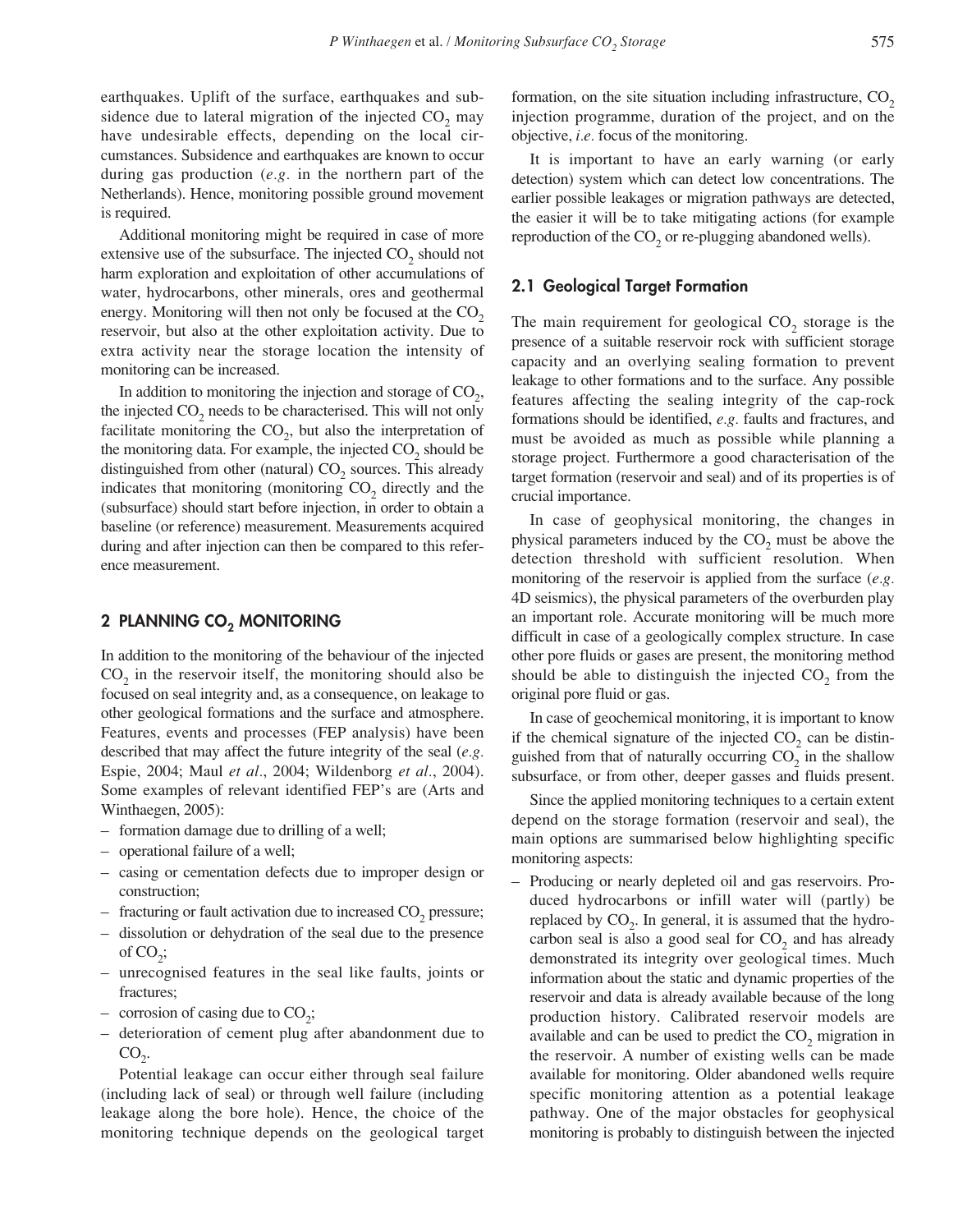$CO<sub>2</sub>$  and methane. Examples are the Weyburn site in Canada and the K12b site in the Netherlands.

- Deep brine filled reservoirs/layers. The pore fluid is brine water in which the  $CO<sub>2</sub>$  can dissolve. Lateral migration is caused by possible flow of the pore fluid. An example of a demonstration project using a saline aquifer is the SACS project carried out in offshore Norway (most recent publications: Arts *et al.*, 2003; Chadwick *et al.*, 2004; Zweigel *et al.*, 2004; Arts *et al.*, 2004). Monitoring should focus on the sealing capacity of the cap rock since this might not be a proven seal for "free" gas. Due to the relative strong contrast in compressibility the free  $CO<sub>2</sub>$  can be well imaged by seismic methods.
- Cavities in salt layers/domes. Not the pore space but open cavities (filled with brine water) in the salt can be used to inject  $CO<sub>2</sub>$ . The impermeable and plastic behaviour of salt appears highly suitable to store  $CO<sub>2</sub>$  (Bachu and Rothenburg, 2003), though the storage capacity seems relatively small compared to the other options. Although salt might be located at shallower depths compared to hydrocarbon reservoirs the conventional time lapse seismic imaging is not suited to monitor the injected  $CO<sub>2</sub>$ .
- Unmineable coal seams. Injecting  $CO_2$  into coal has the advantage that  $CO<sub>2</sub>$  is stored and that methane is produced (ECBM: enhanced coal-bed methane recovery). Although the  $CO<sub>2</sub>$  adsorbs to coal, a sealing cap formation needs to be present to avoid leakage of "free"  $CO<sub>2</sub>$  from the coal to the surface. An example of a  $CO<sub>2</sub>$ sequestration project in coal is the RECOPOL project carried out in Poland (Van Bergen *et al.*, 2002). These coal layers are in general located shallower than the hydrocarbon reservoirs, but can be relatively thin and therefore difficult to image from the surface. If available, wells can be used for monitoring.

#### **2.2 Site Situation**

The site situation, including the infrastructure, climate conditions and surroundings, is of influence to the different monitor techniques, especially with respect to their repeatability and their detection threshold. Monitoring from the surface in a desert area is completely different from monitoring in an urban region or in an offshore environment. Factors like (seasonal) variations in weather or obstruction of monitoring positions due to new infrastructure can severely degrade the quality of the monitoring. Furthermore varying background noise levels such as in naturally occurring  $CO<sub>2</sub>$  concentrations for geochemical monitoring or ambient noise for geophysical methods, can mask the actual changes induced by the injected  $CO<sub>2</sub>$ .

Because  $CO<sub>2</sub>$  is naturally occurring in the subsurface, the sea and the air, the background level of the monitoring site should be determined prior to injection (see next section).

#### **2.3 Monitoring Focus**

Monitoring can be applied from the surface, but also near the injected formations in the wells. In the latter case these are in general point measurements and do not provide a lateral 2D or 3D image of CO<sub>2</sub> concentrations, unless a large number of wells is available. The  $CO<sub>2</sub>$  sensors at the surface measure directly  $CO<sub>2</sub>$  concentrations in the atmosphere or in soil, while geophysical monitoring at the surface or in wells acquires data that has to be interpreted to  $CO<sub>2</sub>$  accumulations. In the latter case movement of the injected  $CO<sub>2</sub>$  in the formation is imaged and possible leaks to above laying strata can be detected.

The subsurface can be divided into 3 subsurface systems. For each subsurface system specific monitor techniques can be applied. The 3 subsurface systems and their monitor objectives are:

- Surface System: includes air, water, soil, groundwater, shallow subsurface (incl. subsurface infrastructures, *e.g.* tunnels). The objective is to monitor possible leakage into the biosphere and atmosphere and indicate safety hazards. With respect to infrastructures also seismicity as a result of subsurface pressure changes and possible heave as a result of injection are relevant.
- Reservoir System: includes the target formation, the geological seal, and local faults. The objective is to monitor the  $CO<sub>2</sub>$  migration within the target formation, the sealing integrity of the cap rock and possible leakage through local faults to above laying formations.
- Background System: includes the overburden formations of the target formation, faults, and wells. The objective is to monitor leakage through the overburden, leakage along faults to overlying formations and along the outside or inside of the well (annulus) to overlying formations, possible heave or seismicity as a result of pressure changes.

There is overlap between these subsurface systems *(Fig. 1)* and there will also be overlap between the covered monitor areas. However, basically each monitor technique is focused to a certain subsurface system.

Before  $CO<sub>2</sub>$  injection, the background  $CO<sub>2</sub>$  concentrations need to be determined. Other sources of  $CO<sub>2</sub>$  in the vicinity of the injection location and possible preferred pathways to the surface need to be determined. These sources are the result of human and industrial activities, but also of biological activities (trees, plants, bacteria).  $CO<sub>2</sub>$  concentrations increase during the night due to respiration and because photosynthesis can not occur, and decrease during the day when photosynthesis starts. In general, these concentrations are not constant and do vary during the day. Factors causing this variation are *e.g.* sun light, wind, and perhaps temperature and water. An example of daily variation is shown in Figure 2. The measured values of  $CO<sub>2</sub>$ concentration are recorded near the well locations of the Kaniow site (RECOPOL project), before injection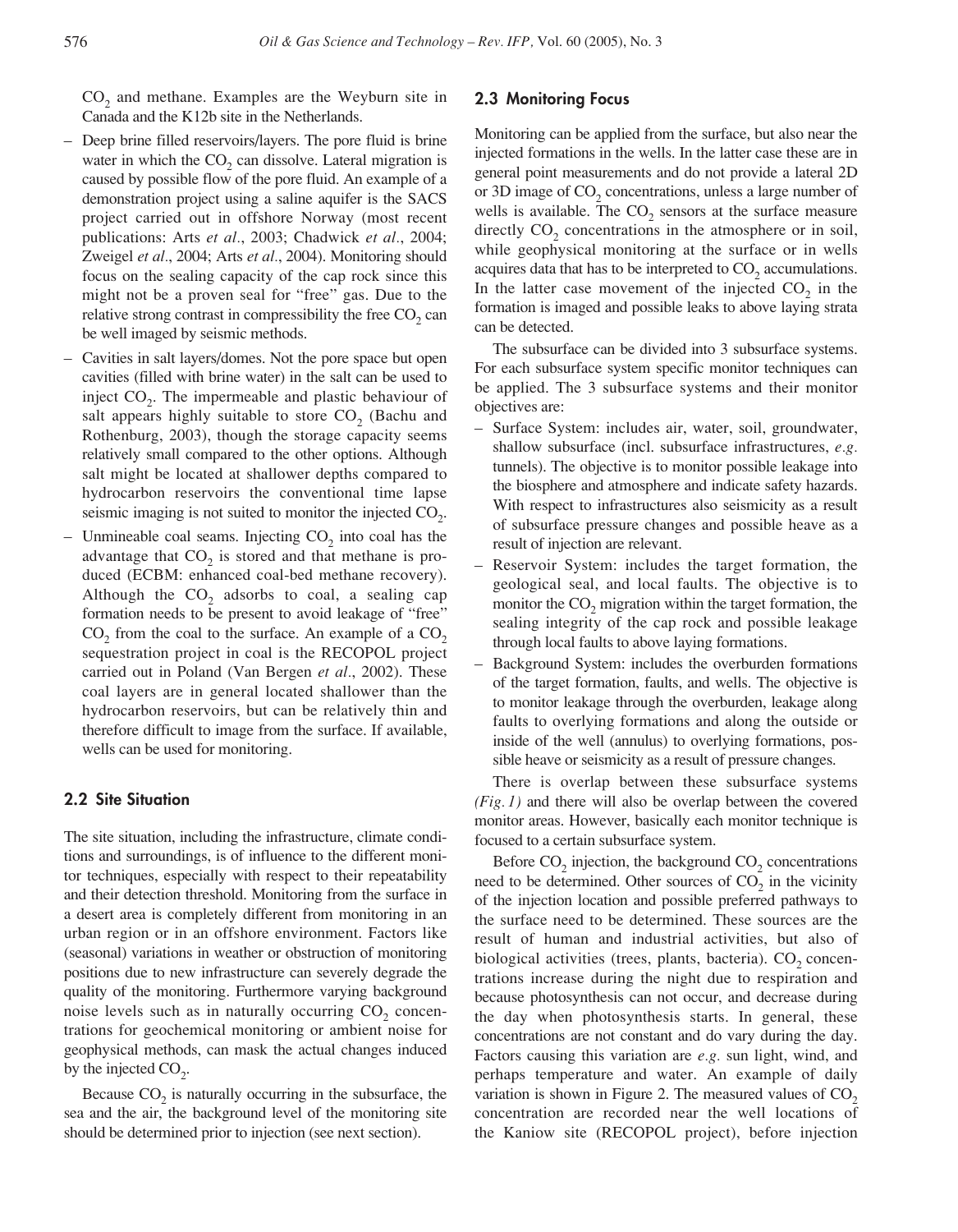| Air                                             |                   |  |
|-------------------------------------------------|-------------------|--|
| Water                                           | Surface system    |  |
| Soil                                            |                   |  |
| Overburden formations<br>Wells<br><b>Faults</b> | Background system |  |
| Sealing formations                              | Reservoir system  |  |
| Reservoir                                       |                   |  |
|                                                 |                   |  |

Figure 1

Subsurface profile showing the Surface System, Reservoir System and Background System. In the latter system also wells and possible faults (dashed) are included.

(Pagnier *et al.*, 2004). The  $CO_2$  sensors are placed in 2 m deep tubes. This is done to reduce recorded variations due to biogenic activity,  $e.g. CO<sub>2</sub>$  emission by roots and organisms through respiration. Still, some variation is recorded.

Also seasonal variation will occur with an average increase during winter and an average decrease during summer (Keeling and Whorf, 2004). Moreover, based on a 46-year monitor program the authors observe an upward trend in the mean annual concentration of  $CO<sub>2</sub>$  in air.

Because of these variations it is important to monitor  $CO<sub>2</sub>$ changes over time and location in order to establish the background  $CO<sub>2</sub>$  concentrations and their fluctuations prior to the actual injection. After injection takes place and after correction for noise and other changes, anomalies in the measured monitor data can be inverted to occurrence of  $CO<sub>2</sub>$ and possible  $CO<sub>2</sub>$  leakage.

## **3 MONITORING TECHNIQUES**

In general, the currently applied monitoring techniques were developed for the oil and gas industry. However as a result of various research projects also new technology is developed specifically for monitoring  $CO<sub>2</sub>$ . The technology can be divided into the following groups: engineering, geophysical, geochemical and geodetic techniques. These techniques have a different location of application and focus at different parts (systems) of the (sub)surface. However, there is overlap between the technologies applied, not only in location of application, but also in spatial coverage. The engineering techniques are focused at the reservoir and the wells. Seismic measurements are focused at the reservoir and the overburden. Geochemical techniques can be applied in the wells (*e.g.* at reservoir level) and in the Surface System. Geodetic techniques monitor the Surface System. An overview of techniques is shown in Table 1.

A combination of monitoring techniques can be used in order to use the advantages of each individual method, *e.g.* based on monitor focus, spatial coverage, resolution and costs. Based on the measurements and changes in response over time a model of the subsurface is constructed and



Figure 2

Raw measurements showing the variation in CO<sub>2</sub> concentration in soil before injection. The general trend in concentration (with exceptions) is a decrease during the night with a trough in the middle of the day followed by an increase (Van Bergen *et al.*, 2005).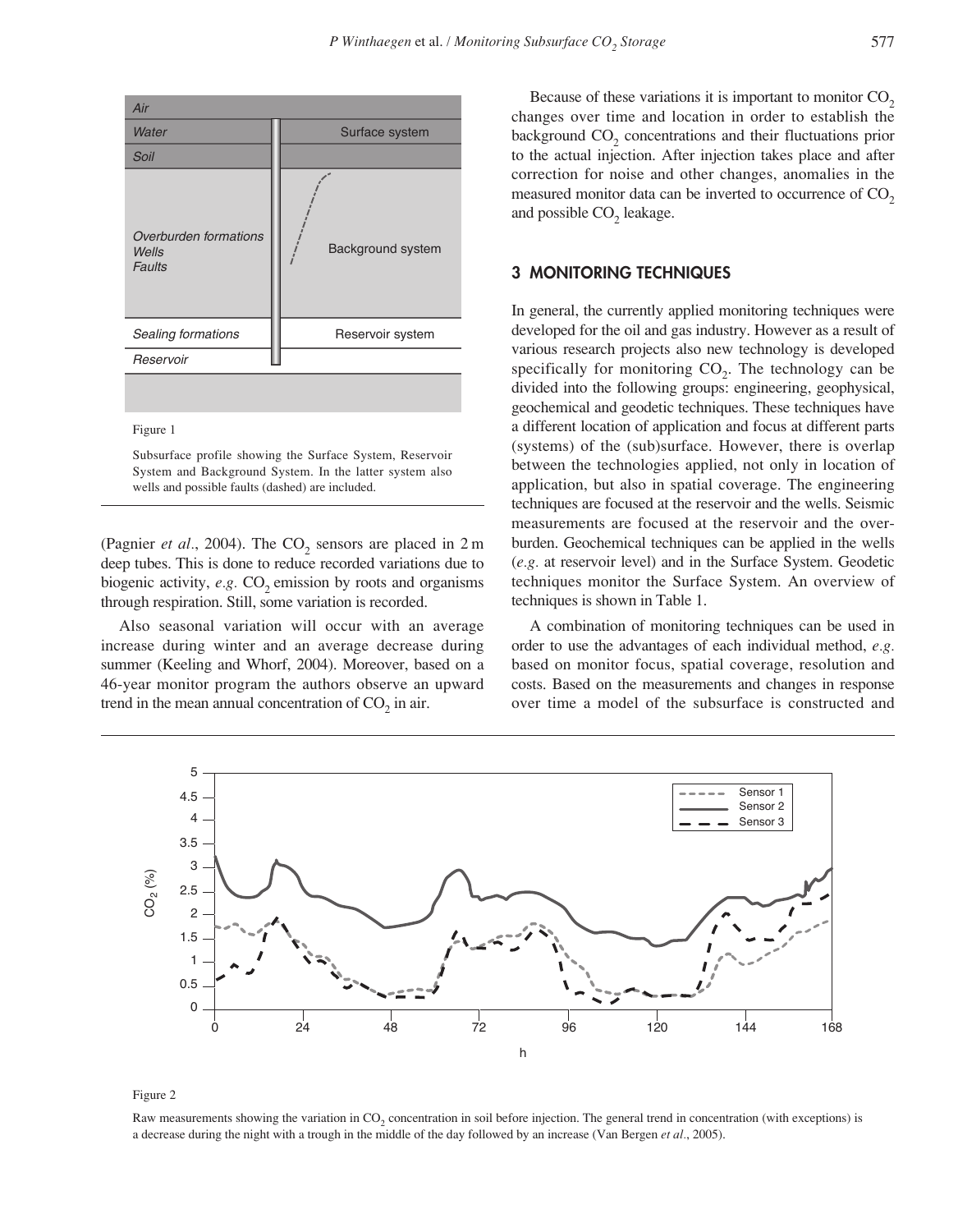#### TABLE 1

Monitoring techniques in relation to the subsurface systems. The measurements are continuous or repeated in time

| <b>System</b>      | Group       | <b>Technique</b>              | <b>Remark</b>                                        |
|--------------------|-------------|-------------------------------|------------------------------------------------------|
| Reservoir          | Engineering | Pressure                      | Local measurement                                    |
|                    | Engineering | Temperature                   | Local measurement                                    |
|                    | Chemical    | <b>Tracers</b>                | Local measurement                                    |
|                    | Chemical    | Gas analysis                  | Isotope or compositional analysis. Local measurement |
|                    | Chemical    | Water analysis                | Isotope or compositional analysis. Local measurement |
| Reservoir & Backg. | Geophysical | 3D surface seismic            | Spatial coverage                                     |
|                    | Geophysical | Crosswell seismic             | Measurement between wells                            |
|                    | Geophysical | Offset VSP                    | Spatial coverage using 1 well                        |
|                    | Geophysical | Microseismicity               | Monitoring well                                      |
|                    | Geophysical | Gravity                       | Applied at surface or in well                        |
|                    | Geophysical | Electro-magnetic              | Applied at surface or in well                        |
|                    | Geophysical | Self-potential                | Applied at surface or in well                        |
| Background         | Geophysical | Cement bound logs             | Measurement along well                               |
|                    | Chemical    | Overburden fluid              | Local measurement                                    |
|                    | Chemical    | Well fluids after abandonment | Local measurement                                    |
| Surface            | Geodetic    | Geodetic surveying            | Spatial coverage                                     |
|                    | Geodetic    | Satellite remote sensing      | Spatial coverage                                     |
|                    | Geodetic    | Tilt meters                   | Local coverage                                       |
|                    | Geodetic    | Airborne remote sensing       | Spatial coverage                                     |
|                    | Chemical    | Soil/seabed gas               | Local measurement                                    |
|                    | Chemical    | Surface fluid                 | Local measurement                                    |
|                    | Chemical    | Microbiology                  | Local coverage                                       |
| Surface & backg.   | Geophysical | Subbottom profiling           | Spatial coverage                                     |
|                    | Geophysical | Side scan sonar               | Spatial coverage                                     |

updated when new data are added. In this quantitative process monitoring, data interpretation and reservoir simulation are combined to construct a dynamic model. This model (reservoir flow model) is used to model synthetic data that is compared to real, acquired data. The resulting model is used to predict future behaviour of the subsurface. Based on these results it can be decided to adjust the monitoring for the long term after the injection and storage process, *e.g.* by employing reduced monitoring.

## **3.1 Reservoir System**

Downhole pressure and temperature monitoring are applied to obtain continuous or repeated measurements from the injected reservoir upwards. The sensors can be moved in the well or permanently positioned near the perforations. The data are transmitted to the surface. The measurements are only representative for the part of the subsurface close to the well. The data are used for reservoir understanding, injection performance and  $CO<sub>2</sub>$  breakthrough.

Reservoir tracers can be injected in one well and migrate to another well where they can be measured. An example of a chemical tracer is  $SF_6$ . With tracer tests the migration and connectivity between wells are determined. Also the volume and flow rate of the reservoir can be established. The tracer can be injected using the  $CO<sub>2</sub>$  injection facility. However, also a producing well is required. This method can be combined with reservoir gas and water analysis.

Reservoir gas and water analysis are repeatedly applied and used to monitor changes in isotope signatures and changes in chemical components as a result of possible reactions of the  $CO<sub>2</sub>$  with the host rock or with the sealing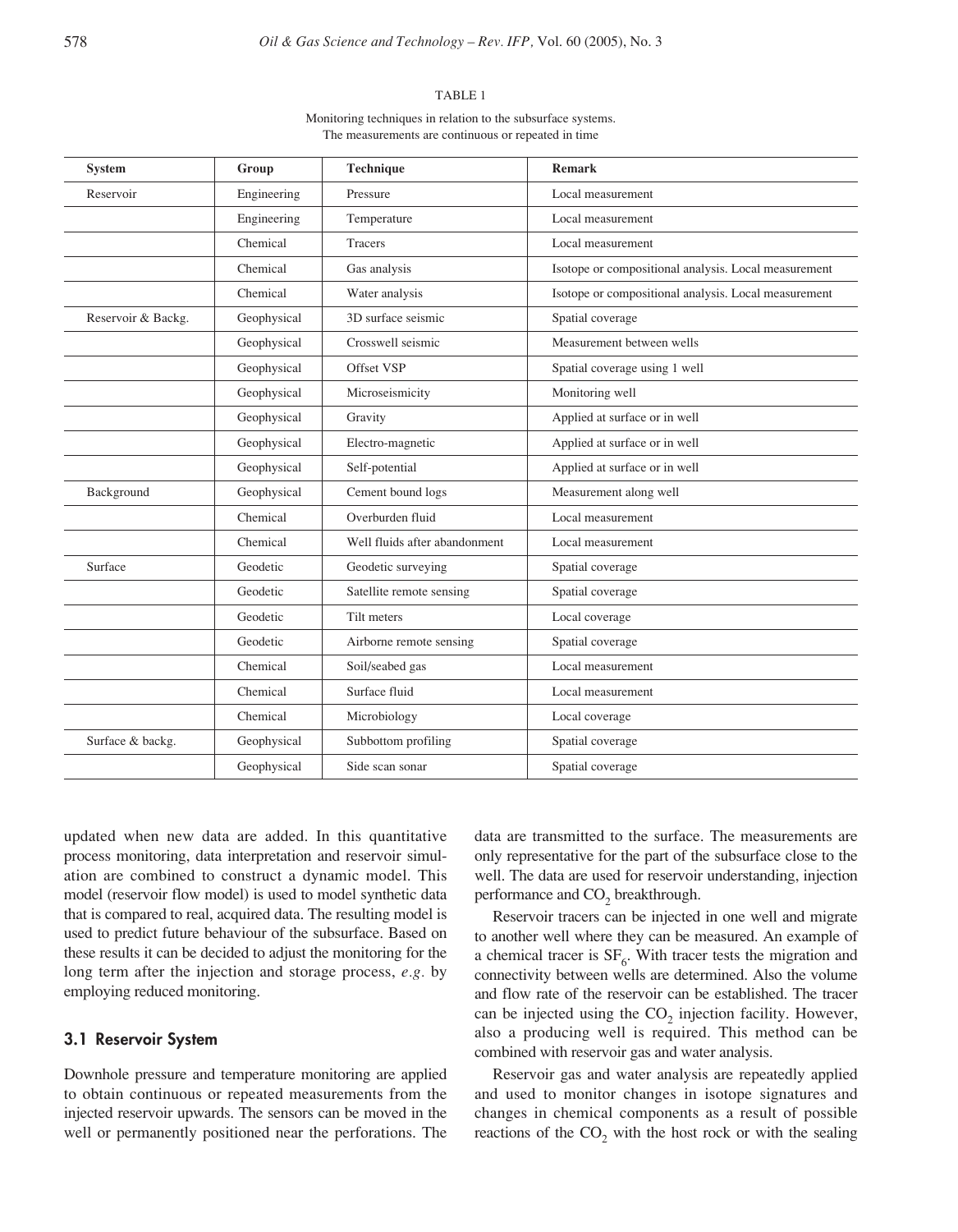cap rock. The  $CO<sub>2</sub>$  that is injected will have the isotope signature of the source gas from which it is produced. Comparing the isotope signatures of the injected and produced gas (including natural  $CO<sub>2</sub>$ ) might give an indication about the breakthrough (assuming that the isotope signatures are distinguishable). Composition of the produced gas and water is analysed to see if breakthrough occurs. Additionally pH can be measured. Formation water is expected to acidify when coming into contact with  $CO<sub>2</sub>$ . Therefore, water and gas need to be analysed on a regular basis. However, the spatial information is depended on the availability of monitor wells,  $e.g.$  for the Weyburn  $CO<sub>2</sub>$ Monitoring Project many wells are available, while for the RECOPOL project only one well is available.

#### **3.2 Reservoir and Background System**

The reflection seismic method is based on the principle that acoustic signals generated at or near the surface are being reflected at interfaces in the sub-surface where physical (elastic) properties of rocks change. Also changes resulting from a change of gas- or fluid content of porous rocks may be detectable (depending on the circumstances). After processing of the reflected and recorded signals the seismic method provides a detailed 3D image of the sub-surface. Repeated 3D surveys are referred to as time-lapse or 4D seismic acquisition and provide an excellent monitoring tool.

In case of 4D seismic acquisition seismic sources and receivers can either be permanently installed or reinstalled and applied after a certain period of time (the time-lapse). Changes in the subsurface will result in changes in seismic response. However, the detectability of changes related to CO<sub>2</sub> presence or migration is site specific. The main physical parameters important for the seismic methods that may change as a result of  $CO<sub>2</sub>$  injection are: density, compressibility, and effective pressure. Due to chemical reactions also the porosity might change.

The result in the seismic response is a change in seismic amplitude (especially as function of source-receiver offset) and a change in travel time (because of changes in the propagation velocity of the elastic waves). In Figure 3 an example is shown from the SACS project where  $CO<sub>2</sub>$  is injected in a saline aquifer. Compared to the situation before injection the change in amplitude as a result of higher rock property contrasts is visible. Also the increase in travel time, as a result of lower velocities due to the injected  $CO<sub>2</sub>$ , is obvious. At Sleipner we have estimated, that a change in the order of 5000 tonnes of  $CO<sub>2</sub>$  is probably detectable on the time-lapse seismic data. One must bear in mind, that such a threshold is highly dependent on the rock properties.

An advantage of the method is that a spatial coverage of the subsurface is obtained. Seismic acquisition can also be applied using one or more wells in which the receivers or source can be positioned. The other stations are positioned at the surface yielding a 3D coverage of the surface, or alternatively, in another well, in which case we speak of cross well seismic acquisition. In the latter case only an image between wells can be obtained.



#### Figure 3

An example of the change in seismic response due to injection of  $CO$ , in a saline aquifer. Shown is the same seismic line before  $CO$ , injection in 1994 and during injection in 1999 and 2001 (from Arts *et al.*, 2003). The injected CO<sub>2</sub> enhances the impedance contrast of internal layers in the aquifer.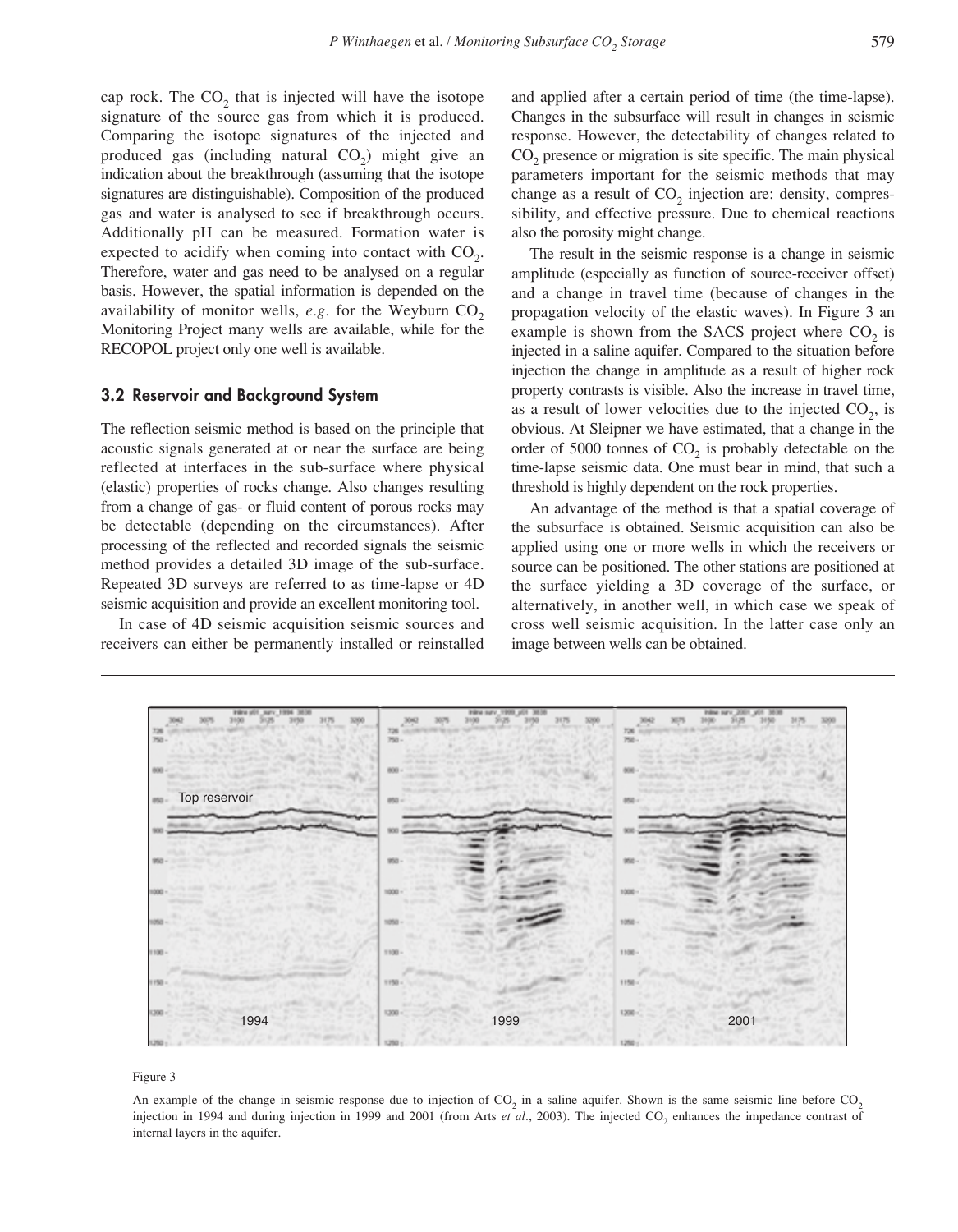Besides the conventionally used pressure waves in seismic acquisition also shear waves can be detected and processed. Shear waves are less sensitive to the pore fluids, but more sensitive to fractures. By using both pressure waves and shear waves the subsurface can be better characterised. Due to the nature of shear waves they occur in 3 directions. In case these waves are generated from a shear wave seismic source 9 components can be recorded. Acquiring these shear waves from a generated pressure wave (converted waves) 3 components (and the pressure) are recorded.

Microseismic monitoring is applied by positioning permanent seismic receivers in a well. It acoustically measures fracturing induced by increase in pressure as a result of injection. By recording all seismic events the spread of injected  $CO<sub>2</sub>$  can be mapped and faults might become visible. The size of the recorded events is used to estimate the seismic hazard (ground movement). The success of the method depends on the occurrence of recordable seismic events. Also it is assumed that the  $CO<sub>2</sub>$  front aligns with the seismic events.

Time-lapse gravity measurements can detect changes in mass in the subsurface. Therefore the method can be applied for injected  $CO<sub>2</sub>$  mass verification in case the in situ density of  $CO<sub>2</sub>$  is known. After the injection phase, changes in gravity might indicate migration or (large-scale) leakage to other, shallower geological formations. The estimated resolution at Sleipner for the time-lapse gravity monitoring is, that a change of 5 µGal can be detected.

Because gravity is a potential method the measurements are also influenced in case of heave as a result of the injection process. Gravimetry can also be applied in a well resulting in a higher resolution, but only measures around the well. With respect to seismic gravimetry is a low-cost monitor technique, but has (vertically) a lower resolution. A combination of both methods can improve the characterisation of changes in the subsurface.

Electric and electro-magnetic monitoring, repeated in time, measures the change in resistivity due to  $CO<sub>2</sub>$  injection. The resistivity is expected to increase when  $CO<sub>2</sub>$  replaces *e.g.* conductive brine. Also occurrence of fracturing can be detected. These methods can be applied from the surface, but, like seismic acquisition, also combinations with a well and between wells are possible. Alternatively, self-potential (or spontaneous potential) monitoring can be used to monitor CO<sub>2</sub> flow paths through the rock matrix and measures the change in electrokinetic parameter due to  $CO<sub>2</sub>$  migration (Moore *et al.*, 2004). In case the resolution is sufficient, these methods also provide a low-cost alternative to detect (largescale) migration of  $CO<sub>2</sub>$ .

## **3.3 Background System**

Downhole logs can be used to measure well integrity and to monitor behind the casing. An example is the cement bound log. When repeated after a certain period of time changes in

the response can be analysed and possible cement fall off or leakage can be detected. Logs only provide data from the near well region.

Overburden fluid analysis is applied to determine possible compositional changes and to determine isotope analysis. Chemical changes and shifts in isotopes might indicate leakage from the injected reservoir. Additionally, pH, pressure and temperature can be monitored.

Similar to the overburden fluid analysis, the well fluids after abandonment need to be monitored. Also here, chemical composition, isotopes, pH, pressure and temperature need to be monitored. Preferably the monitoring must be applied continuously.

## **3.4 Surface System**

Satellite interferometry (InSAR) and geodetic measurements provide values for vertical displacement as a result of  $CO<sub>2</sub>$ injection. The InSAR (Synthetic Aperture Radar interferometry) technique is capable to map small changes (up to some millimetres) over wide areas, while the conventional geodetic surveying is more sensitive (less than 1 mm). The InSAR technique results in a continuous spatial coverage and uses phase differences between radar images recorded at different times over the same area. Conventional geodetic surveying results in a sparse network of very precisely measured points (Biegert *et al.*, 1997). Also tilt meters are used to determine the vertical displacement as a result of injection. In general, these techniques are applied in case of hydrocarbon production and map possible subsidence as a result of the production.

Airborne remote sensing uses hyperspectral imaging. Changes over time in spectral reflectance, that is related to changes in vegetation, might indicate possible  $CO<sub>2</sub>$  leakage. Additional monitoring is required to verify if the change is related to possible leakage. In general, there might be a relation between the (micro) biological occurrence, growth, and composition and the occurrence of  $CO<sub>2</sub>$ . Changes might therefore reveal  $CO<sub>2</sub>$  leakage.

Soil gas and seabed gas can be used for direct detection of  $CO<sub>2</sub>$  using  $e.g.$  the infrared spectrum. Applying this technology most gases result in a unique spectrum. In case the gas can be collected it is possible to monitor chemical composition and to perform isotope analysis. Similar can be done using surface fluids. Changes might reveal possible leakage of  $CO<sub>2</sub>$ . Because at the surface the overall part of  $CO<sub>2</sub>$  detected will be natural  $CO<sub>2</sub>$  isotope analysis, in combination with reference measurements before injection, is important to determine the origin of the detected  $CO<sub>2</sub>$ .

#### **3.5 Surface and Background System**

Sub-bottom profiling is a marine geophysical method which provides a high-resolution image of the near-subsurface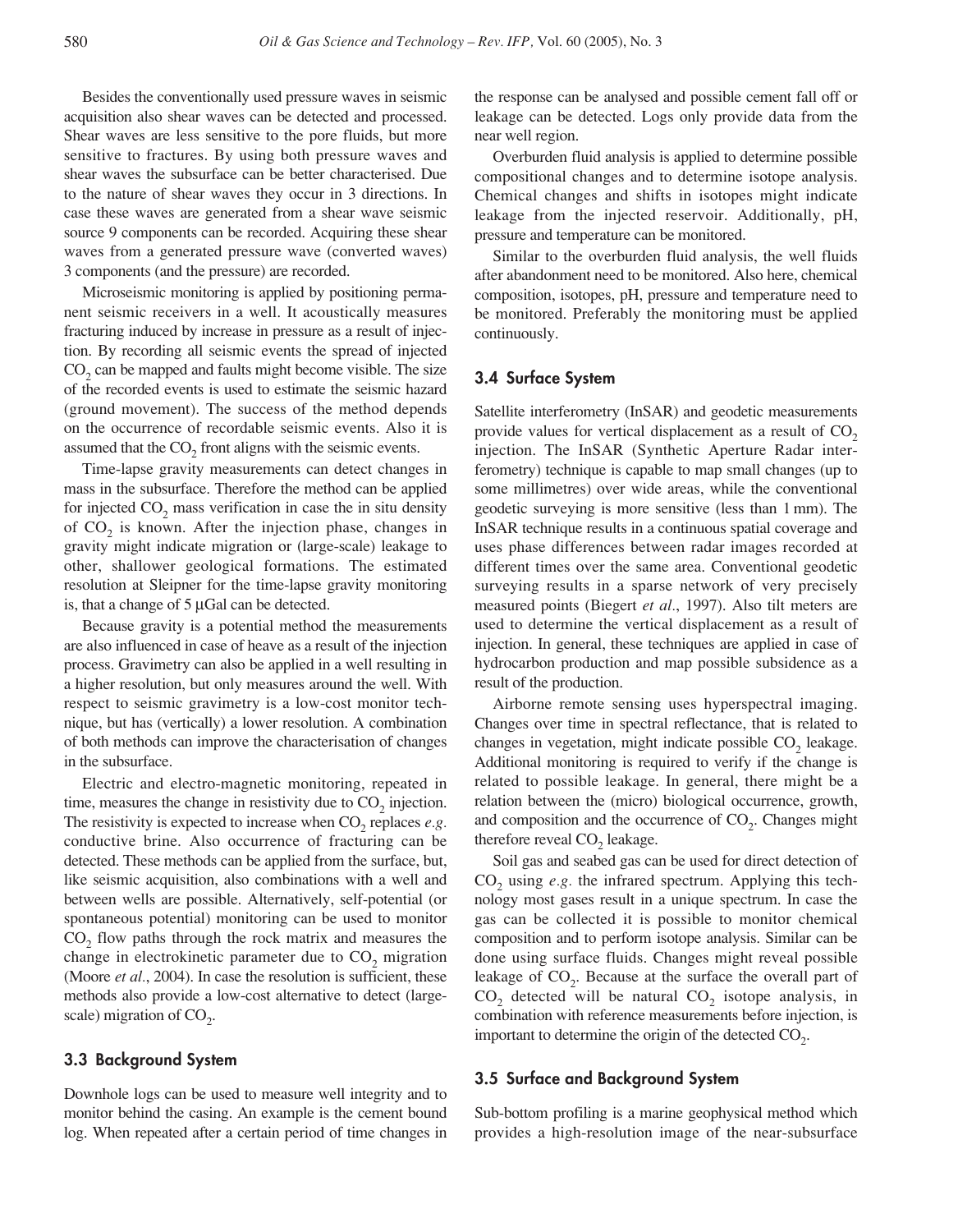

Figure 4

A high frequency acoustic profile (sub-bottom profiling) across North Sea methane seeps. The venting of gas into the water column is expressed as "gas plumes". The interpretation of these geophysical is confirmed by the presence of geochemical anomalies in the head space gas of seabed sediment samples (methane concentration shown at two sites).

(down to about 20 m below seabed). Anomalies in the shape of the sea floor, such as seabed pock marks, might reveal location of CO<sub>2</sub> leaks. In case of a considerable amount of leakage the presence of  $CO<sub>2</sub>$  can be detected in the water column. Gas vents then express themselves as gas plumes in the water. In Figure 4 an example is shown of a natural analogue, namely a methane seep in the southern North Sea (Schroot and Heggland, 2004). There is a strong lateral variation in gas concentration. Therefore spatial coverage or a dense grid of sensors is required to monitor such gas plumes.

Also marine side scan sonar and multi-beam echo surveying can be used to monitor the sea bed. Possible pock marks or changes in the sea bed as a result of  $CO<sub>2</sub>$  escape can be detected.

#### **CONCLUSION**

Depending on the  $CO<sub>2</sub>$  storage option, injection programme, the site situation and the part of the subsurface (including atmosphere) to be monitored, monitoring techniques can be applied to monitor:  $CO<sub>2</sub>$  movement in the reservoir, mass balance, to ensure that the injected  $CO<sub>2</sub>$  does not endanger safety and environment, and to improve the reservoir understanding. Also, more knowledge is gained regarding techniques and methodologies regarding subsurface storage of  $CO<sub>2</sub>$  and possible future gasses to be stored.

Based on expected features, events and processes with respect to  $CO<sub>2</sub>$  injection, the applied techniques can be subdivided in correspondence to their applicability and focus. This subdivision is:

- the atmosphere and the near- surface;
- the overburden (including faults and wells);
- the reservoir with its seals.

Another subdivision is made with respect to time, *i.e.* first monitoring during the injection and storage process and subsequently monitoring for the long term (after abandonment of the field).

Because there are many other  $CO<sub>2</sub>$  sources, it is important to characterise the injected  $CO<sub>2</sub>$ , *e.g.* by isotope analysis. Also, important is characterisation and monitoring before injection in order to determine these other  $CO<sub>2</sub>$  sources and possible variations in  $CO<sub>2</sub>$  occurrence in time.

Furthermore, an overview is given of various currently applied monitoring techniques for  $CO<sub>2</sub>$  storage. The most common applied method is time-lapse seismic yielding spatial coverage of the subsurface with emphasis to the reservoir and its overburden. When applied after a certain period of time changes in seismic response can be related to CO<sub>2</sub> injection. Well logging can reveal possible leakage along the well. At the surface  $CO<sub>2</sub>$  can be directly monitored using soil gas or seabed gas. Satellite and airborne monitoring can be used to cover vast areas at the surface. A combination of monitor techniques is envisaged to use the advantages of each individual method. Data of different techniques are combined into a subsurface model. By adding new data the model is updated into a dynamic model that is able to predict future behaviour correctly. Based on the outcome of the dynamic model it can be decided how to continue the monitoring, *e.g.* applying reduced monitoring.

#### **REFERENCES**

Allis, R., Chidsey, T., Gwynn, W., Morgan, C. White, S. Adams, M. and Moore, J. (2004) Natural  $CO<sub>2</sub>$  Reservoirs on the Colorado Plateau and the Southern Rocky Mountains: Candidates for  $CO_2$  sequestration.

http://geology.utah.gov/emp/co2sequest/pdf/reservoirs.pdf

Arts, R., Eiken, O., Chadwick, A., Zweigel, P., van der Meer, L. and Zinszner, B.  $(2003)$  Monitoring of  $CO<sub>2</sub>$  Injected at Sleipner Using Time Lapse Seismic Data. In: *Greenhouse Gas Control Technologies*, Gale, J., and Kaya, Y. (eds.), Elsevier Science Ltd., Oxford, 347-352.